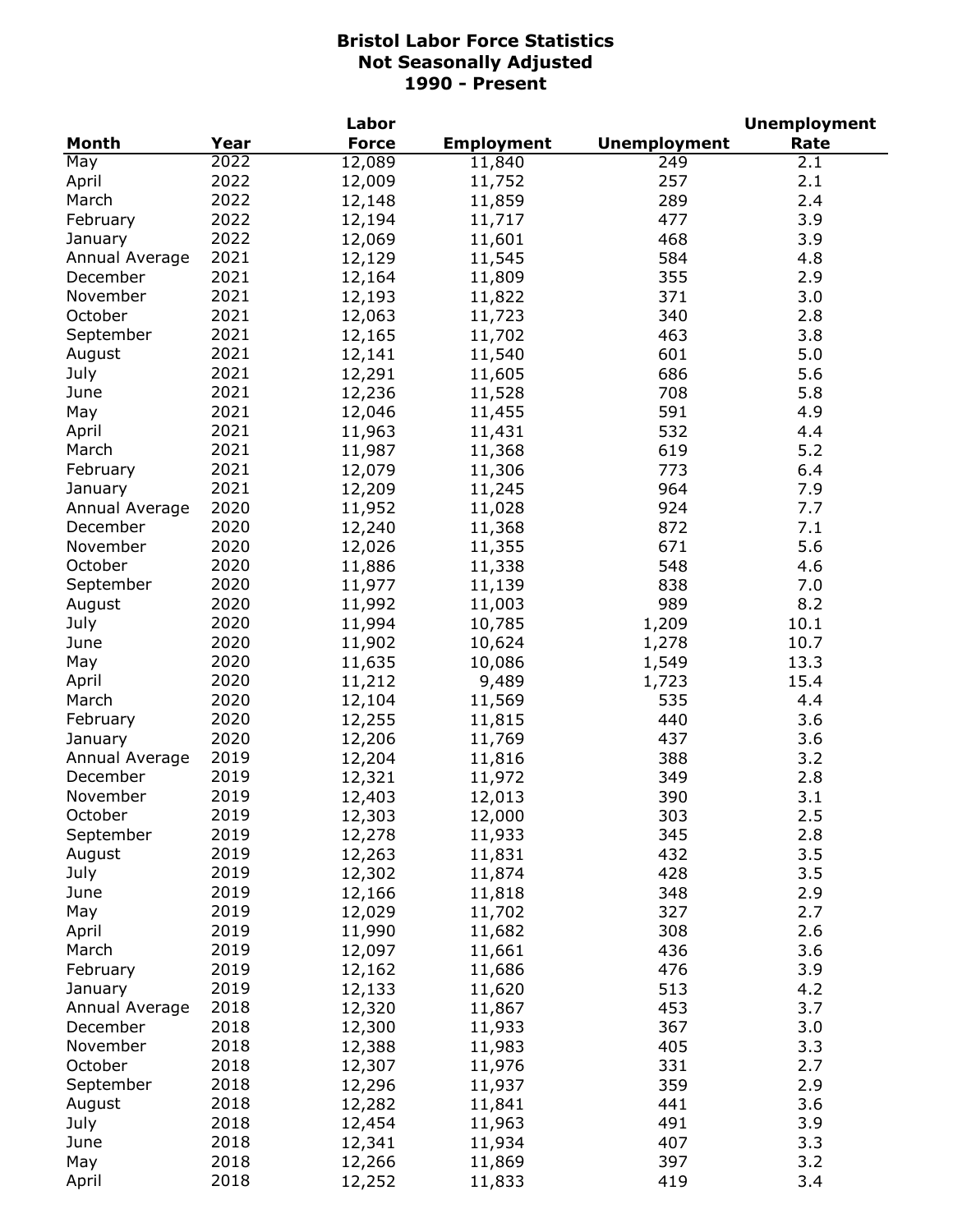|                |      | Labor        |                   |                     | <b>Unemployment</b> |
|----------------|------|--------------|-------------------|---------------------|---------------------|
| <b>Month</b>   | Year | <b>Force</b> | <b>Employment</b> | <b>Unemployment</b> | Rate                |
| March          | 2018 | 12,322       | 11,761            | 561                 | $4.\overline{6}$    |
| February       | 2018 | 12,366       | 11,741            | 625                 | 5.1                 |
| January        | 2018 | 12,262       | 11,631            | 631                 | 5.1                 |
| Annual Average | 2017 | 12,327       | 11,808            | 519                 | 4.2                 |
| December       | 2017 | 12,375       | 11,882            | 493                 | 4.0                 |
| November       | 2017 | 12,456       | 11,901            | 555                 | 4.5                 |
| October        | 2017 | 12,342       | 11,887            | 455                 | 3.7                 |
| September      | 2017 | 12,336       | 11,913            | 423                 | 3.4                 |
| August         | 2017 | 12,317       | 11,792            | 525                 | 4.3                 |
| July           | 2017 | 12,387       | 11,856            | 531                 | 4.3                 |
| June           | 2017 | 12,314       | 11,854            | 460                 | 3.7                 |
| May            | 2017 | 12,213       | 11,769            | 444                 | 3.6                 |
|                |      |              |                   |                     |                     |
| April          | 2017 | 12,227       | 11,781            | 446                 | 3.6                 |
| March          | 2017 | 12,315       | 11,737            | 578                 | 4.7                 |
| February       | 2017 | 12,349       | 11,693            | 656                 | 5.3                 |
| January        | 2017 | 12,287       | 11,627            | 660                 | 5.4                 |
| Annual Average | 2016 | 12,060       | 11,457            | 603                 | 5.0                 |
| December       | 2016 | 12,077       | 11,579            | 498                 | 4.1                 |
| November       | 2016 | 12,127       | 11,600            | 527                 | 4.3                 |
| October        | 2016 | 12,060       | 11,567            | 493                 | 4.1                 |
| September      | 2016 | 12,030       | 11,490            | 540                 | 4.5                 |
| August         | 2016 | 12,086       | 11,469            | 617                 | 5.1                 |
| July           | 2016 | 12,165       | 11,526            | 639                 | 5.3                 |
| June           | 2016 | 12,111       | 11,525            | 586                 | 4.8                 |
| May            | 2016 | 11,964       | 11,389            | 575                 | 4.8                 |
| April          | 2016 | 12,025       | 11,409            | 616                 | 5.1                 |
| March          | 2016 | 12,064       | 11,361            | 703                 | 5.8                 |
| February       | 2016 | 12,044       | 11,321            | 723                 | 6.0                 |
| January        | 2016 | 11,972       | 11,249            | 723                 | 6.0                 |
| Annual Average | 2015 | 12,109       | 11,427            | 682                 | 5.6                 |
| December       | 2015 | 12,058       | 11,498            | 560                 | 4.6                 |
| November       | 2015 | 12,067       | 11,485            | 582                 | 4.8                 |
| October        | 2015 | 12,017       | 11,481            | 536                 | 4.5                 |
| September      | 2015 | 11,967       | 11,423            | 544                 | 4.5                 |
| August         | 2015 | 12,073       | 11,432            | 641                 | 5.3                 |
| July           | 2015 | 12,184       | 11,487            | 697                 | 5.7                 |
| June           | 2015 | 12,169       | 11,509            | 660                 | 5.4                 |
| May            | 2015 | 12,125       | 11,429            | 696                 | 5.7                 |
| April          | 2015 | 12,109       | 11,421            | 688                 | 5.7                 |
| March          | 2015 | 12,157       | 11,334            | 823                 | 6.8                 |
|                | 2015 |              |                   | 864                 | 7.1                 |
| February       |      | 12,201       | 11,337            |                     |                     |
| January        | 2015 | 12,183       | 11,287            | 896                 | 7.4                 |
| Annual Average | 2014 | 12,098       | 11,241            | 857                 | 7.1                 |
| December       | 2014 | 12,133       | 11,437            | 696                 | 5.7                 |
| November       | 2014 | 12,143       | 11,422            | 721                 | 5.9                 |
| October        | 2014 | 12,125       | 11,425            | 700                 | 5.8                 |
| September      | 2014 | 12,033       | 11,311            | 722                 | 6.0                 |
| August         | 2014 | 12,125       | 11,295            | 830                 | 6.8                 |
| July           | 2014 | 12,199       | 11,318            | 881                 | 7.2                 |
| June           | 2014 | 12,102       | 11,335            | 767                 | 6.3                 |
| May            | 2014 | 11,966       | 11,170            | 796                 | 6.7                 |
| April          | 2014 | 11,986       | 11,137            | 849                 | 7.1                 |
| March          | 2014 | 12,112       | 11,054            | 1,058               | 8.7                 |
| February       | 2014 | 12,142       | 11,032            | 1,110               | 9.1                 |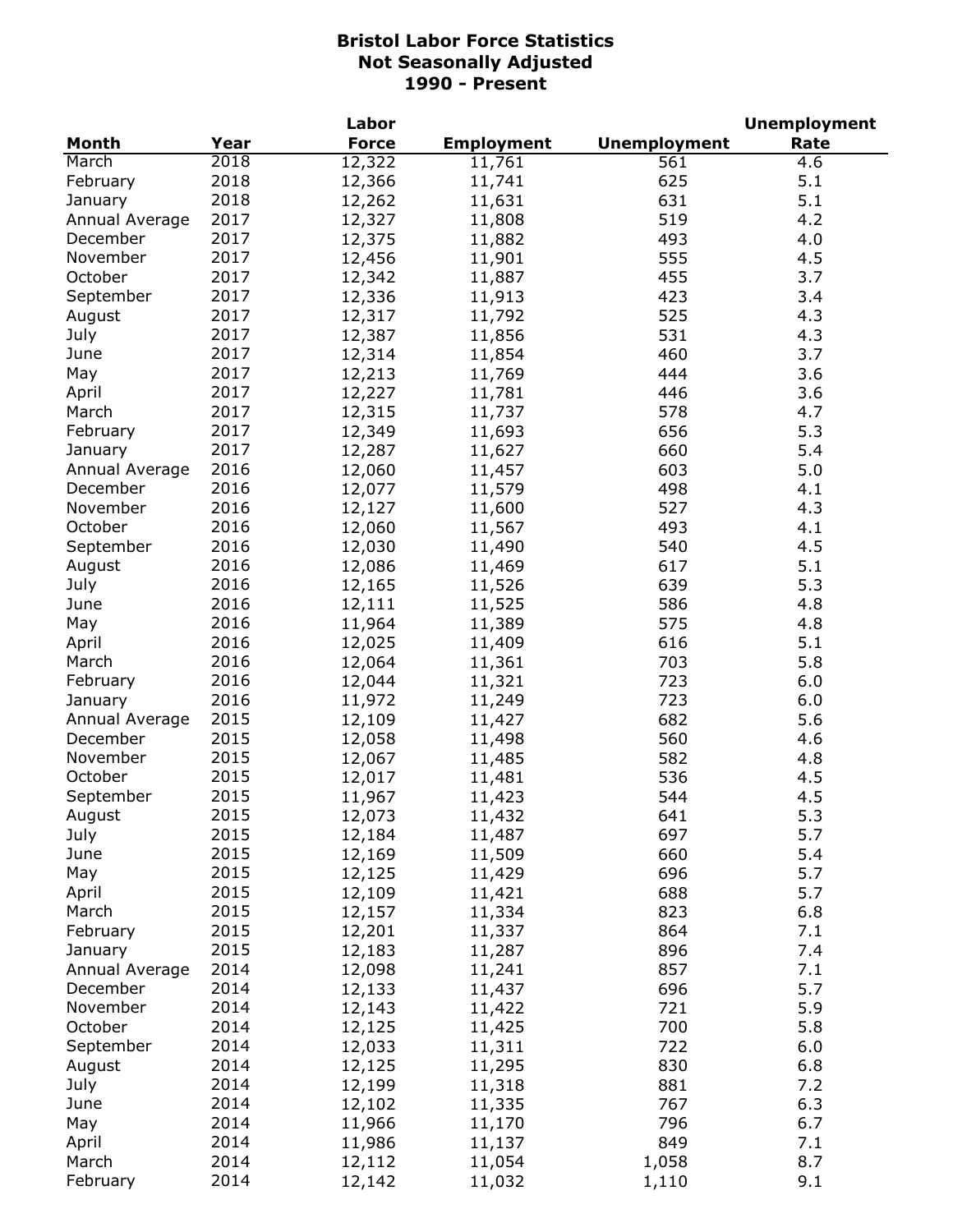|                |      | Labor        |                   |                     | <b>Unemployment</b> |
|----------------|------|--------------|-------------------|---------------------|---------------------|
| <b>Month</b>   | Year | <b>Force</b> | <b>Employment</b> | <b>Unemployment</b> | Rate                |
| January        | 2014 | 12,106       | 10,950            | 1,156               | 9.5                 |
| Annual Average | 2013 | 12,143       | 11,133            | 1,010               | 8.3                 |
| December       | 2013 | 12,148       | 11,190            | 958                 | 7.9                 |
| November       | 2013 | 12,220       | 11,229            | 991                 | 8.1                 |
| October        | 2013 | 12,143       | 11,172            | 971                 | 8.0                 |
| September      | 2013 | 12,088       | 11,163            | 925                 | 7.7                 |
| August         | 2013 | 12,155       | 11,130            | 1,025               | 8.4                 |
| July           | 2013 | 12,242       | 11,198            | 1,044               | 8.5                 |
| June           | 2013 | 12,109       | 11,223            | 886                 | 7.3                 |
| May            | 2013 | 12,013       | 11,090            | 923                 | 7.7                 |
| April          | 2013 | 12,025       | 11,088            | 937                 | 7.8                 |
| March          | 2013 | 12,076       | 11,024            | 1,052               | 8.7                 |
| February       | 2013 | 12,210       | 11,070            | 1,140               | 9.3                 |
| January        | 2013 | 12,287       | 11,024            | 1,263               | 10.3                |
| Annual Average | 2012 | 12,078       | 10,951            | 1,127               | 9.3                 |
| December       | 2012 | 12,272       | 11,154            | 1,118               | 9.1                 |
| November       | 2012 | 12,290       | 11,142            | 1,148               | 9.3                 |
| October        | 2012 | 12,285       | 11,183            | 1,102               | 9.0                 |
| September      | 2012 | 12,111       | 11,088            | 1,023               | 8.4                 |
| August         | 2012 | 12,128       | 11,001            | 1,127               | 9.3                 |
| July           | 2012 | 12,161       | 10,995            | 1,166               | 9.6                 |
| June           | 2012 | 11,999       | 10,998            | 1,001               | 8.3                 |
| May            | 2012 | 11,929       | 10,885            | 1,044               | 8.8                 |
| April          | 2012 | 11,852       | 10,813            | 1,039               | 8.8                 |
| March          | 2012 | 11,958       | 10,746            | 1,212               | 10.1                |
| February       | 2012 | 11,959       | 10,725            | 1,234               | 10.3                |
| January        | 2012 | 11,991       | 10,681            | 1,310               | 10.9                |
| Annual Average | 2011 | 12,113       | 10,889            | 1,224               | 10.1                |
| December       | 2011 | 12,107       | 10,924            | 1,183               | 9.8                 |
| November       | 2011 | 12,153       | 10,965            | 1,188               | 9.8                 |
| October        | 2011 | 12,124       | 10,948            | 1,176               | 9.7                 |
| September      | 2011 | 11,981       | 10,885            | 1,096               | 9.1                 |
| August         | 2011 | 12,104       | 10,898            | 1,206               | 10.0                |
| July           | 2011 | 12,094       | 10,909            | 1,185               | 9.8                 |
| June           | 2011 | 12,068       | 10,967            | 1,101               | 9.1                 |
| May            | 2011 | 12,054       | 10,866            | 1,188               | 9.9                 |
| April          | 2011 | 12,070       | 10,883            | 1,187               | 9.8                 |
| March          | 2011 | 12,135       | 10,820            | 1,315               | 10.8                |
| February       | 2011 | 12,205       | 10,797            | 1,408               | 11.5                |
| January        | 2011 | 12,257       | 10,806            | 1,451               | 11.8                |
| Annual Average | 2010 | 12,706       | 11,368            | 1,338               | 10.5                |
| December       | 2010 | 12,626       | 11,409            | 1,217               | 9.6                 |
| November       | 2010 | 12,729       | 11,423            | 1,306               | 10.3                |
| October        | 2010 | 12,636       | 11,432            | 1,204               | 9.5                 |
| September      | 2010 | 12,599       | 11,442            | 1,157               | 9.2                 |
| August         | 2010 | 12,758       | 11,473            | 1,285               | 10.1                |
| July           | 2010 | 12,803       | 11,487            | 1,316               | 10.3                |
| June           | 2010 | 12,661       | 11,472            | 1,189               | 9.4                 |
| May            | 2010 | 12,597       | 11,344            | 1,253               | 9.9                 |
| April          | 2010 | 12,636       | 11,350            | 1,286               | 10.2                |
| March          | 2010 | 12,792       | 11,229            | 1,563               | 12.2                |
| February       | 2010 | 12,798       | 11,192            | 1,606               | 12.5                |
| January        | 2010 | 12,843       | 11,165            | 1,678               | 13.1                |
| Annual Average | 2009 | 12,551       | 11,170            | 1,381               | 11.0                |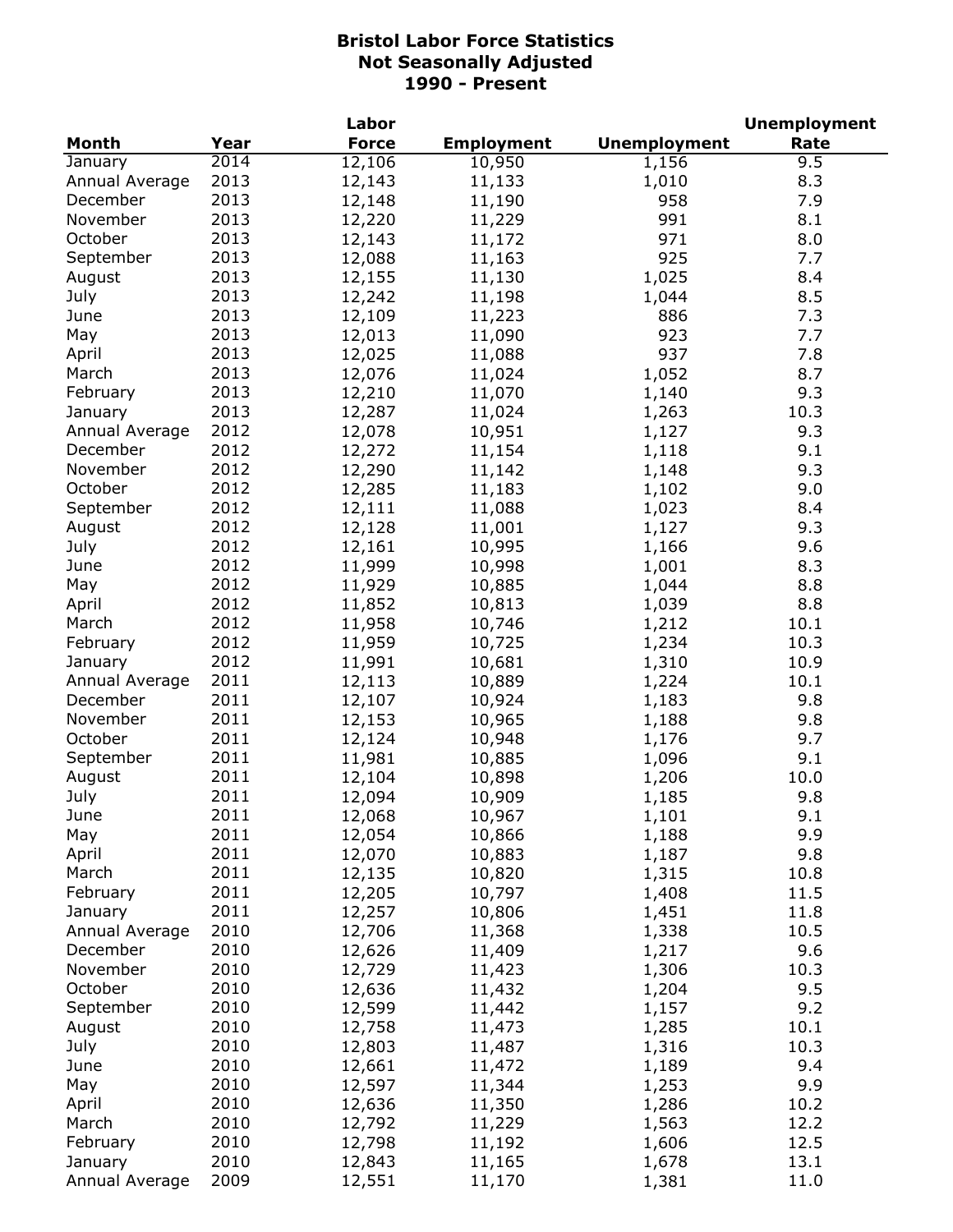|                |      | Labor        |                   |                     | <b>Unemployment</b> |
|----------------|------|--------------|-------------------|---------------------|---------------------|
| <b>Month</b>   | Year | <b>Force</b> | <b>Employment</b> | <b>Unemployment</b> | Rate                |
| December       | 2009 | 12,547       | 11,134            | 1,413               | 11.3                |
| November       | 2009 | 12,527       | 11,226            | 1,301               | 10.4                |
| October        | 2009 | 12,444       | 11,166            | 1,278               | 10.3                |
| September      | 2009 | 12,439       | 11,148            | 1,291               | 10.4                |
| August         | 2009 | 12,561       | 11,228            | 1,333               | 10.6                |
| July           | 2009 | 12,698       | 11,288            | 1,410               | 11.1                |
| June           | 2009 | 12,617       | 11,266            | 1,351               | 10.7                |
| May            | 2009 | 12,487       | 11,111            | 1,376               | 11.0                |
| April          | 2009 | 12,515       | 11,143            | 1,372               | 11.0                |
| March          | 2009 | 12,561       | 11,093            | 1,468               | 11.7                |
| February       | 2009 | 12,604       | 11,117            | 1,487               | 11.8                |
| January        | 2009 | 12,608       | 11,119            | 1,489               | 11.8                |
| Annual Average | 2008 | 12,595       | 11,707            | 888                 | 7.1                 |
| December       | 2008 | 12,731       | 11,520            | 1,211               | 9.5                 |
| November       | 2008 | 12,683       | 11,640            | 1,043               | 8.2                 |
| October        | 2008 | 12,625       | 11,646            | 979                 | 7.8                 |
| September      | 2008 | 12,533       | 11,658            | 875                 | 7.0                 |
| August         | 2008 | 12,597       | 11,682            | 915                 | 7.3                 |
|                | 2008 |              |                   |                     | 7.1                 |
| July           |      | 12,689       | 11,791            | 898                 |                     |
| June           | 2008 | 12,597       | 11,821            | 776                 | 6.2                 |
| May            | 2008 | 12,452       | 11,698            | 754                 | 6.1                 |
| April          | 2008 | 12,479       | 11,779            | 700                 | 5.6                 |
| March          | 2008 | 12,557       | 11,732            | 825                 | 6.6                 |
| February       | 2008 | 12,573       | 11,727            | 846                 | 6.7                 |
| January        | 2008 | 12,626       | 11,788            | 838                 | 6.6                 |
| Annual Average | 2007 | 12,632       | 12,055            | 577                 | 4.6                 |
| December       | 2007 | 12,674       | 12,021            | 653                 | 5.2                 |
| November       | 2007 | 12,715       | 12,121            | 594                 | 4.7                 |
| October        | 2007 | 12,598       | 12,089            | 509                 | 4.0                 |
| September      | 2007 | 12,595       | 12,082            | 513                 | 4.1                 |
| August         | 2007 | 12,605       | 12,039            | 566                 | 4.5                 |
| July           | 2007 | 12,726       | 12,126            | 600                 | 4.7                 |
| June           | 2007 | 12,705       | 12,162            | 543                 | 4.3                 |
| May            | 2007 | 12,553       | 12,030            | 523                 | 4.2                 |
| April          | 2007 | 12,533       | 12,007            | 526                 | 4.2                 |
| March          | 2007 | 12,583       | 12,010            | 573                 | 4.6                 |
| February       | 2007 | 12,636       | 11,988            | 648                 | 5.1                 |
| January        | 2007 | 12,669       | 11,988            | 681                 | 5.4                 |
| Annual Average | 2006 | 13,603       | 12,968            | 635                 | 4.7                 |
| December       | 2006 | 13,724       | 13,147            | 577                 | 4.2                 |
| November       | 2006 | 13,711       | 13,161            | 550                 | 4.0                 |
| October        | 2006 | 13,611       | 13,124            | 487                 | 3.6                 |
| September      | 2006 | 13,608       | 13,046            | 562                 | 4.1                 |
| August         | 2006 | 13,701       | 13,025            | 676                 | 4.9                 |
| July           | 2006 | 13,746       | 13,050            | 696                 | 5.1                 |
| June           | 2006 | 13,662       | 13,049            | 613                 | 4.5                 |
| May            | 2006 | 13,467       | 12,886            | 581                 | 4.3                 |
| April          | 2006 | 13,467       | 12,859            | 608                 | 4.5                 |
| March          | 2006 | 13,498       | 12,779            | 719                 | 5.3                 |
| February       | 2006 | 13,519       | 12,747            | 772                 | 5.7                 |
| January        | 2006 | 13,513       | 12,738            | 775                 | 5.7                 |
| Annual Average | 2005 | 13,379       | 12,780            | 599                 | 4.5                 |
| December       | 2005 | 13,562       | 12,962            | 600                 | 4.4                 |
| November       | 2005 | 13,568       | 13,001            | 567                 | 4.2                 |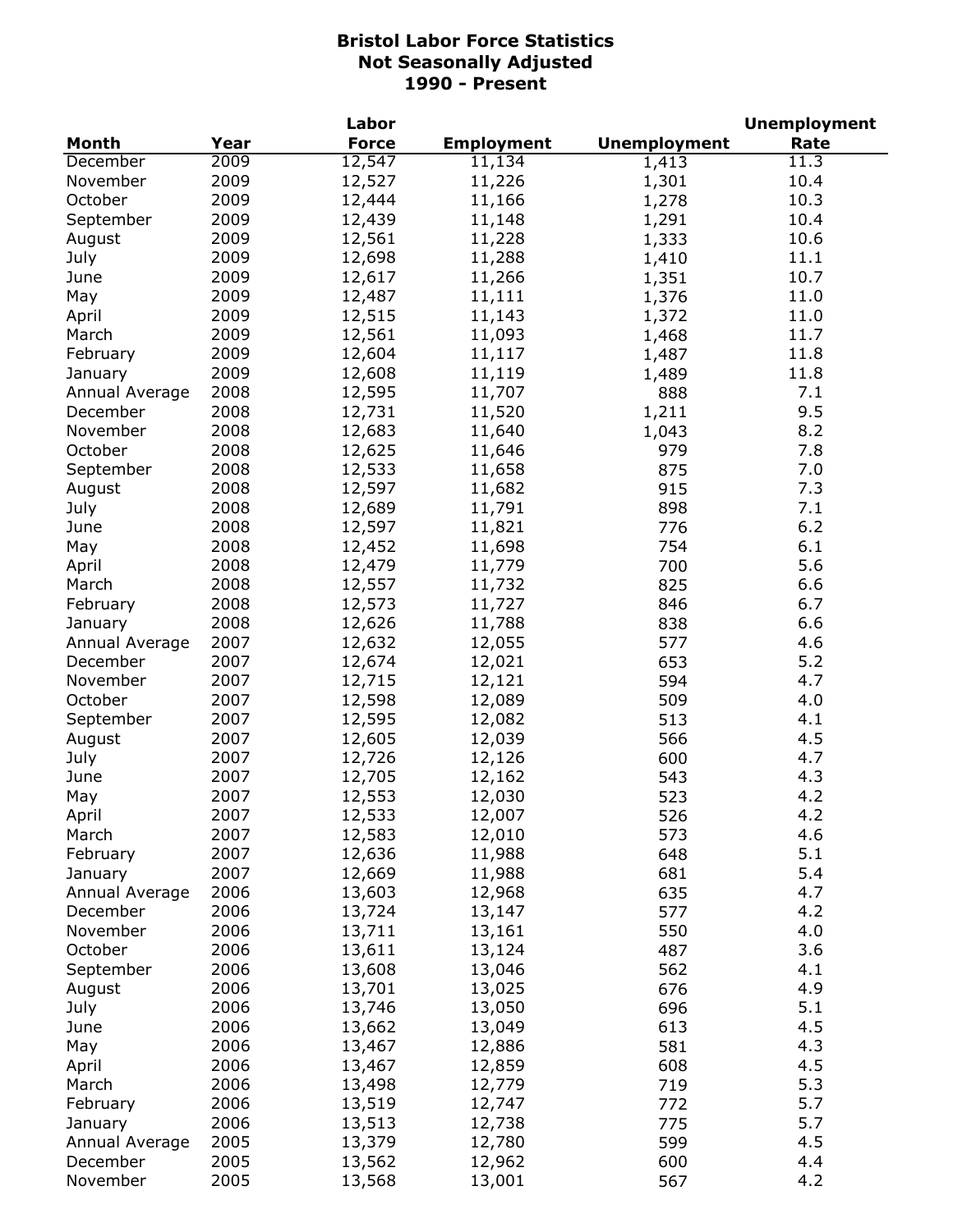|                |      | Labor        |                   |                     | <b>Unemployment</b> |
|----------------|------|--------------|-------------------|---------------------|---------------------|
| <b>Month</b>   | Year | <b>Force</b> | <b>Employment</b> | <b>Unemployment</b> | Rate                |
| October        | 2005 | 13,485       | 12,952            | 533                 | 4.0                 |
| September      | 2005 | 13,497       | 12,889            | 608                 | 4.5                 |
| August         | 2005 | 13,539       | 12,914            | 625                 | 4.6                 |
| July           | 2005 | 13,560       | 12,903            | 657                 | 4.8                 |
| June           | 2005 | 13,391       | 12,847            | 544                 | 4.1                 |
| May            | 2005 | 13,207       | 12,703            | 504                 | 3.8                 |
| April          | 2005 | 13,178       | 12,655            | 523                 | 4.0                 |
| March          | 2005 | 13,218       | 12,552            | 666                 | 5.0                 |
| February       | 2005 | 13,184       | 12,507            | 677                 | 5.1                 |
| January        | 2005 | 13,166       | 12,478            | 688                 | 5.2                 |
| Annual Average | 2004 | 13,184       | 12,573            | 611                 | 4.6                 |
| December       | 2004 | 13,168       | 12,682            | 486                 | 3.7                 |
| November       | 2004 | 13,211       | 12,731            | 480                 | 3.6                 |
| October        | 2004 | 13,107       | 12,674            | 433                 | 3.3                 |
| September      | 2004 | 13,090       | 12,609            | 481                 | 3.7                 |
| August         | 2004 | 13,220       | 12,626            | 594                 | 4.5                 |
| July           | 2004 | 13,340       | 12,673            | 667                 | 5.0                 |
| June           | 2004 | 13,213       | 12,622            | 591                 | 4.5                 |
| May            | 2004 | 13,060       | 12,478            | 582                 | 4.5                 |
| April          | 2004 | 13,131       | 12,469            | 662                 | 5.0                 |
| March          | 2004 | 13,191       | 12,410            | 781                 | 5.9                 |
| February       | 2004 | 13,194       | 12,435            | 759                 | 5.8                 |
| January        | 2004 | 13,278       | 12,466            | 812                 | 6.1                 |
| Annual Average | 2003 | 12,909       | 12,251            | 658                 | 5.1                 |
| December       | 2003 | 12,908       | 12,309            | 599                 | 4.6                 |
| November       | 2003 | 12,934       | 12,346            | 588                 | 4.5                 |
| October        | 2003 | 12,846       | 12,296            | 550                 | 4.3                 |
| September      | 2003 | 12,794       | 12,258            | 536                 | 4.2                 |
| August         | 2003 | 12,874       | 12,269            | 605                 | 4.7                 |
| July           | 2003 | 12,960       | 12,315            | 645                 | 5.0                 |
| June           | 2003 | 13,019       | 12,349            | 670                 | 5.1                 |
| May            | 2003 | 12,813       | 12,201            | 612                 | 4.8                 |
| April          | 2003 | 12,902       | 12,227            | 675                 | 5.2                 |
| March          | 2003 | 12,937       | 12,168            | 769                 | 5.9                 |
| February       | 2003 | 12,986       | 12,172            | 814                 | 6.3                 |
| January        | 2003 | 12,935       | 12,107            | 828                 | 6.4                 |
| Annual Average | 2002 | 12,699       | 12,132            | 567                 | 4.5                 |
| December       | 2002 | 12,933       | 12,303            | 630                 | 4.9                 |
| November       | 2002 | 12,958       | 12,331            | 627                 | 4.8                 |
| October        | 2002 | 12,820       | 12,279            | 541                 | 4.2                 |
| September      | 2002 | 12,788       | 12,251            | 537                 | 4.2                 |
| August         | 2002 | 12,766       | 12,210            | 556                 | 4.4                 |
| July           | 2002 | 12,762       | 12,216            | 546                 | 4.3                 |
| June           | 2002 | 12,677       | 12,178            | 499                 | 3.9                 |
| May            | 2002 | 12,532       | 12,034            | 498                 | 4.0                 |
| April          | 2002 | 12,515       | 11,991            | 524                 | 4.2                 |
| March          | 2002 | 12,545       | 11,972            | 573                 | 4.6                 |
| February       | 2002 | 12,606       | 11,980            | 626                 | 5.0                 |
| January        | 2002 | 12,483       | 11,838            | 645                 | 5.2                 |
| Annual Average | 2001 | 12,042       | 11,594            | 448                 | 3.7                 |
| December       | 2001 | 12,104       | 11,664            | 440                 | 3.6                 |
| November       | 2001 | 12,091       | 11,667            | 424                 | 3.5                 |
| October        | 2001 | 12,032       | 11,645            | 387                 | 3.2                 |
| September      | 2001 | 11,988       | 11,642            | 346                 | 2.9                 |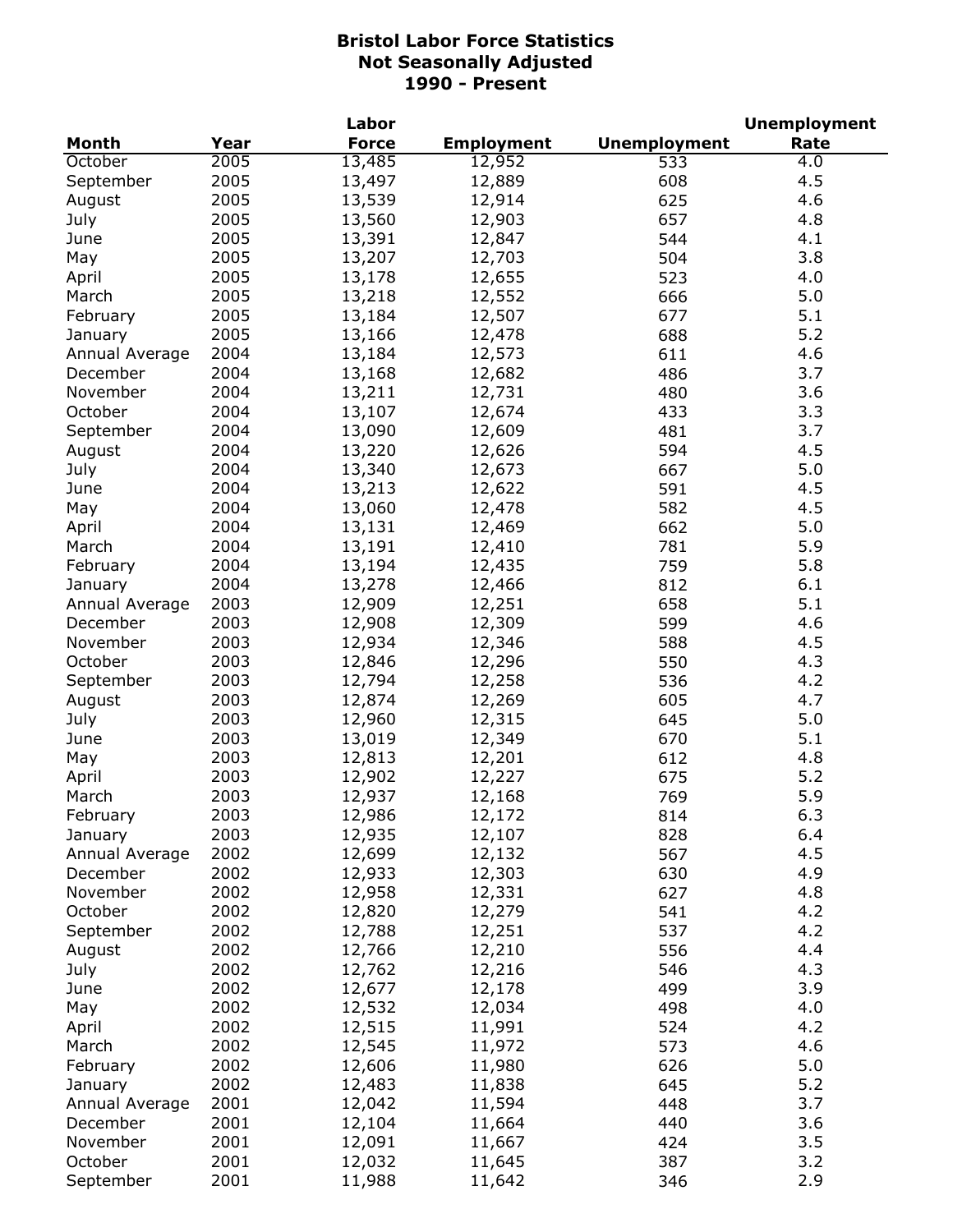|                |      | Labor        |                   |                     | <b>Unemployment</b> |
|----------------|------|--------------|-------------------|---------------------|---------------------|
| Month          | Year | <b>Force</b> | <b>Employment</b> | <b>Unemployment</b> | Rate                |
| August         | 2001 | 11,985       | 11,575            | 410                 | 3.4                 |
| July           | 2001 | 12,108       | 11,650            | 458                 | 3.8                 |
| June           | 2001 | 12,059       | 11,635            | 424                 | 3.5                 |
| May            | 2001 | 11,908       | 11,511            | 397                 | 3.3                 |
| April          | 2001 | 11,976       | 11,542            | 434                 | 3.6                 |
| March          | 2001 | 12,099       | 11,534            | 565                 | 4.7                 |
| February       | 2001 | 12,077       | 11,535            | 542                 | 4.5                 |
| January        | 2001 | 12,075       | 11,530            | 545                 | 4.5                 |
| Annual Average | 2000 | 12,106       | 11,667            | 439                 | 3.6                 |
| December       | 2000 | 12,113       | 11,768            | 345                 | 2.8                 |
| November       | 2000 | 12,136       | 11,758            | 378                 | 3.1                 |
| October        | 2000 | 12,092       | 11,707            | 385                 | 3.2                 |
| September      | 2000 | 12,027       | 11,662            | 365                 | 3.0                 |
| August         | 2000 | 12,154       | 11,679            | 475                 | 3.9                 |
| July           | 2000 | 12,172       | 11,699            | 473                 | 3.9                 |
| June           | 2000 | 12,164       | 11,743            | 421                 | 3.5                 |
| May            | 2000 | 12,041       | 11,624            | 417                 | 3.5                 |
| April          | 2000 | 12,056       | 11,681            | 375                 | 3.1                 |
| March          | 2000 | 12,078       | 11,586            | 492                 | 4.1                 |
| February       | 2000 | 12,095       | 11,548            | 547                 | 4.5                 |
| January        | 2000 | 12,147       | 11,549            | 598                 | 4.9                 |
| Annual Average | 1999 | 12,110       | 11,697            | 413                 | 3.4                 |
| December       | 1999 | 12,306       | 11,915            | 391                 | 3.2                 |
| November       | 1999 | 12,284       | 11,898            | 386                 | 3.1                 |
| October        | 1999 | 12,178       | 11,786            | 392                 | 3.2                 |
| September      | 1999 | 12,109       | 11,706            | 403                 | 3.3                 |
| August         | 1999 | 12,135       | 11,731            | 404                 | 3.3                 |
| July           | 1999 | 12,148       | 11,721            | 427                 | 3.5                 |
| June           | 1999 | 12,055       | 11,709            | 346                 | 2.9                 |
| May            | 1999 | 11,955       | 11,630            | 325                 | 2.7                 |
| April          | 1999 | 11,958       | 11,616            | 342                 | 2.9                 |
| March          | 1999 | 12,039       | 11,597            | 442                 | 3.7                 |
| February       | 1999 | 12,052       | 11,532            | 520                 | 4.3                 |
| January        | 1999 | 12,098       | 11,518            | 580                 | 4.8                 |
| Annual Average | 1998 | 12,012       | 11,551            | 461                 | 3.8                 |
| December       | 1998 | 12,149       | 11,821            | 328                 | 2.7                 |
| November       | 1998 | 12,162       | 11,806            | 356                 | 2.9                 |
| October        | 1998 | 12,034       | 11,664            | 370                 | 3.1                 |
| September      | 1998 | 11,998       | 11,605            | 393                 | 3.3                 |
| August         | 1998 | 12,002       | 11,590            | 412                 | 3.4                 |
| July           | 1998 | 11,975       | 11,586            | 389                 | 3.2                 |
| June           | 1998 | 11,923       | 11,560            | 363                 | 3.0                 |
| May            | 1998 | 11,875       | 11,447            | 428                 | 3.6                 |
| April          | 1998 | 11,903       | 11,417            | 486                 | 4.1                 |
| March          | 1998 | 12,047       | 11,380            | 667                 | 5.5                 |
| February       | 1998 | 12,019       | 11,370            | 649                 | 5.4                 |
| January        | 1998 | 12,058       | 11,369            | 689                 | 5.7                 |
| Annual Average | 1997 | 11,887       | 11,324            | 563                 | 4.7                 |
| December       | 1997 | 11,987       | 11,495            | 492                 | 4.1                 |
| November       | 1997 | 12,042       | 11,544            | 498                 | 4.1                 |
| October        | 1997 | 11,949       | 11,465            | 484                 | 4.1                 |
| September      | 1997 | 11,963       | 11,445            | 518                 | 4.3                 |
| August         | 1997 | 11,965       | 11,455            | 510                 | 4.3                 |
| July           | 1997 | 11,960       | 11,436            | 524                 | 4.4                 |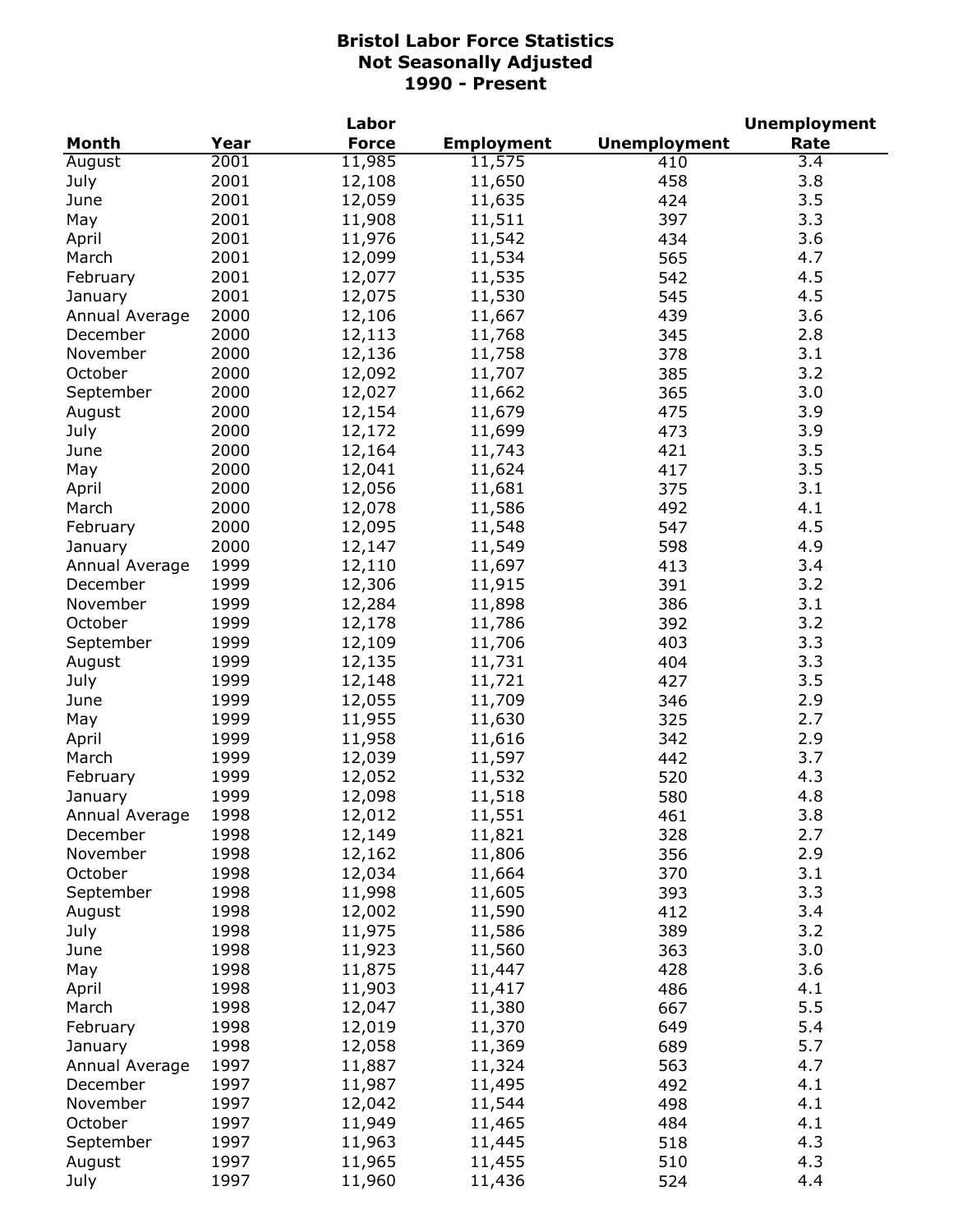|                |      | Labor        |                   |                     | <b>Unemployment</b> |
|----------------|------|--------------|-------------------|---------------------|---------------------|
| <b>Month</b>   | Year | <b>Force</b> | <b>Employment</b> | <b>Unemployment</b> | Rate                |
| June           | 1997 | 11,869       | 11,360            | 509                 | 4.3                 |
| May            | 1997 | 11,747       | 11,233            | 514                 | 4.4                 |
| April          | 1997 | 11,742       | 11,203            | 539                 | 4.6                 |
| March          | 1997 | 11,825       | 11,141            | 684                 | 5.8                 |
| February       | 1997 | 11,806       | 11,067            | 739                 | 6.3                 |
| January        | 1997 | 11,794       | 11,047            | 747                 | 6.3                 |
| Annual Average | 1996 | 11,633       | 11,109            | 524                 | 4.5                 |
| December       | 1996 | 11,838       | 11,315            | 523                 | 4.4                 |
| November       | 1996 | 11,829       | 11,344            | 485                 | 4.1                 |
| October        | 1996 | 11,741       | 11,292            | 449                 | 3.8                 |
|                | 1996 | 11,666       | 11,212            | 454                 | 3.9                 |
| September      |      |              |                   |                     |                     |
| August         | 1996 | 11,689       | 11,200            | 489                 | 4.2                 |
| July           | 1996 | 11,644       | 11,160            | 484                 | 4.2                 |
| June           | 1996 | 11,586       | 11,166            | 420                 | 3.6                 |
| May            | 1996 | 11,438       | 11,030            | 408                 | 3.6                 |
| April          | 1996 | 11,437       | 10,970            | 467                 | 4.1                 |
| March          | 1996 | 11,539       | 10,937            | 602                 | 5.2                 |
| February       | 1996 | 11,584       | 10,881            | 703                 | 6.1                 |
| January        | 1996 | 11,603       | 10,804            | 799                 | 6.9                 |
| Annual Average | 1995 | 11,470       | 10,816            | 654                 | 5.7                 |
| December       | 1995 | 11,516       | 10,998            | 518                 | 4.5                 |
| November       | 1995 | 11,597       | 11,024            | 573                 | 4.9                 |
| October        | 1995 | 11,562       | 10,944            | 618                 | 5.3                 |
| September      | 1995 | 11,482       | 10,854            | 628                 | 5.5                 |
| August         | 1995 | 11,515       | 10,882            | 633                 | 5.5                 |
| July           | 1995 | 11,488       | 10,832            | 656                 | 5.7                 |
| June           | 1995 | 11,360       | 10,810            | 550                 | 4.8                 |
| May            | 1995 | 11,255       | 10,674            | 581                 | 5.2                 |
| April          | 1995 | 11,364       | 10,699            | 665                 | 5.9                 |
| March          | 1995 | 11,437       | 10,682            | 755                 | 6.6                 |
| February       | 1995 | 11,494       | 10,707            | 787                 | 6.8                 |
| January        | 1995 | 11,570       | 10,689            | 881                 | 7.6                 |
| Annual Average | 1994 | 11,532       | 10,762            | 770                 | 6.7                 |
| December       | 1994 | 11,450       | 10,859            | 591                 | 5.2                 |
|                | 1994 |              |                   |                     | 5.5                 |
| November       | 1994 | 11,543       | 10,903            | 640                 | 5.4                 |
| October        |      | 11,448       | 10,833            | 615                 |                     |
| September      | 1994 | 11,340       | 10,755            | 585                 | 5.2                 |
| August         | 1994 | 11,480       | 10,826            | 654                 | 5.7                 |
| July           | 1994 | 11,518       | 10,792            | 726                 | 6.3                 |
| June           | 1994 | 11,515       | 10,814            | 701                 | 6.1                 |
| May            | 1994 | 11,389       | 10,706            | 683                 | 6.0                 |
| April          | 1994 | 11,400       | 10,659            | 741                 | 6.5                 |
| March          | 1994 | 11,651       | 10,635            | 1,016               | 8.7                 |
| February       | 1994 | 11,756       | 10,695            | 1,061               | 9.0                 |
| January        | 1994 | 11,890       | 10,668            | 1,222               | 10.3                |
| Annual Average | 1993 | 11,853       | 10,835            | 1,018               | 8.6                 |
| December       | 1993 | 11,753       | 10,898            | 855                 | 7.3                 |
| November       | 1993 | 11,829       | 10,920            | 909                 | 7.7                 |
| October        | 1993 | 11,883       | 10,869            | 1,014               | 8.5                 |
| September      | 1993 | 11,697       | 10,848            | 849                 | 7.3                 |
| August         | 1993 | 11,809       | 10,964            | 845                 | 7.2                 |
| July           | 1993 | 11,841       | 10,965            | 876                 | 7.4                 |
| June           | 1993 | 11,824       | 10,952            | 872                 | 7.4                 |
| May            | 1993 | 11,787       | 10,811            | 976                 | 8.3                 |